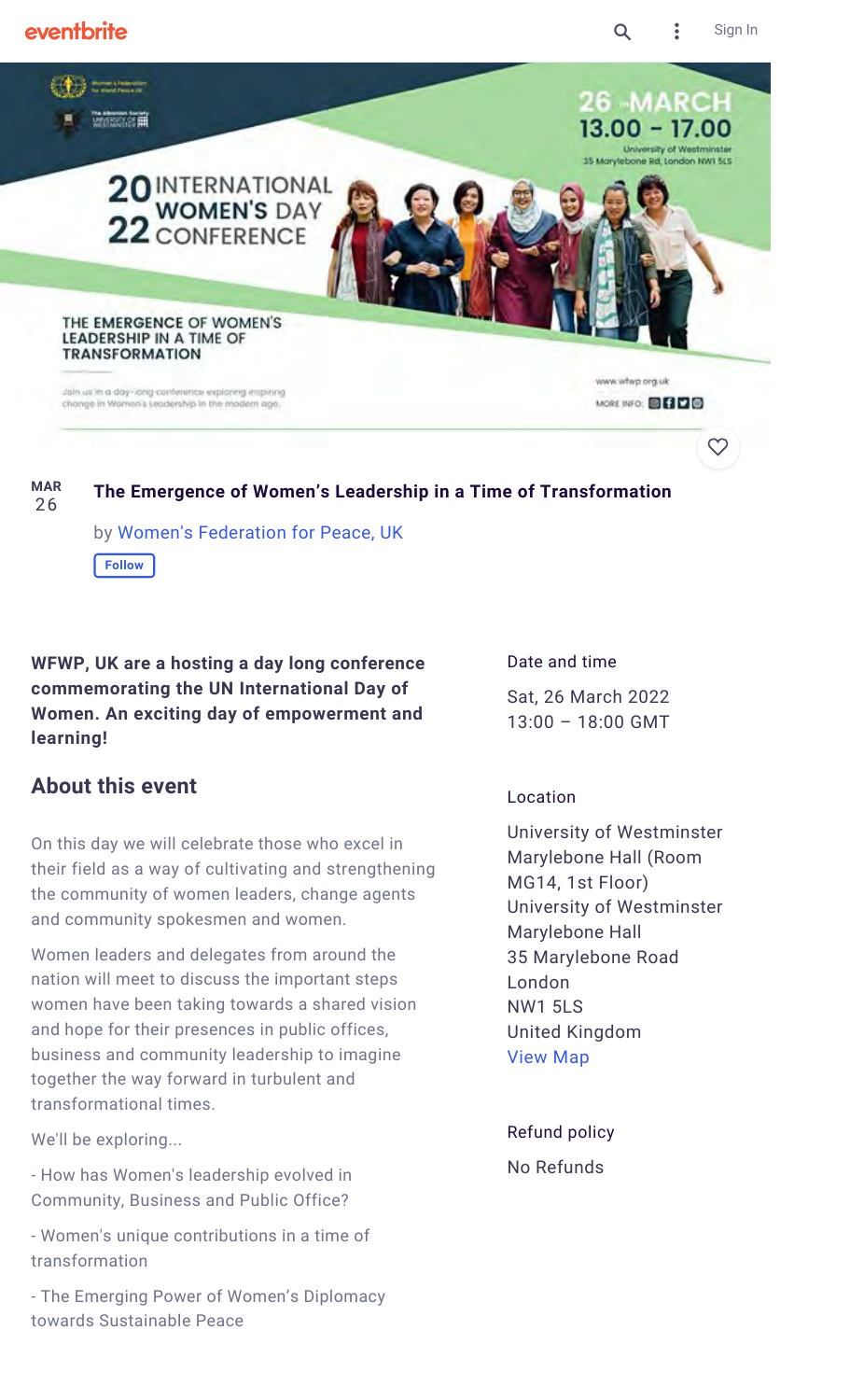#### **The Day's Programme:**

- **1.00pm 1.30pm**  Welcome & Refreshment
- **1.30pm 1.50pm** VIP Key-Note Speakers
- **2.00pm 2.50pm** Panelists Discussion
	- Remzije Duli Vice Chairwoman at the Refugee Community Network
	- Luljeta Nuzi CEO of Shpresa Programme •
	- Fredrick Clarke Founder of Mighty Men of Valour
- **2.50pm 3.10pm** Break/Network

**3.10pm - 3.25pm** - Interlude Entertainment/Performance

**3.30pm - 4.15pm** - Capacity Building Workshops

- Leadership of the Heart Training with Enna Softic, LOH Trainer
- **•** Entrepreneurship with Gaelle Berruele -Womens Mindset Coach
- Self-Empowerment with Hawa Power Creative Producer, Educator & Voice Artist
- Well-being with Amina Meshnuni & The Mental Health Alphabet Project
- **4.55pm 5.00pm** Conclusions

#### **5.00 - 6.00pm** Network until Close

This event is in collaboration with the University of Westminister, the Albanian Society and the Sisterhood Society.



#### **THE EMERGENCE OF WOMEN'S LEADERSHIP IN A TIME OF TRANSFORMATION**

Join us in a day-long conference exploring inspiring change in Women's Leadership in the modern age.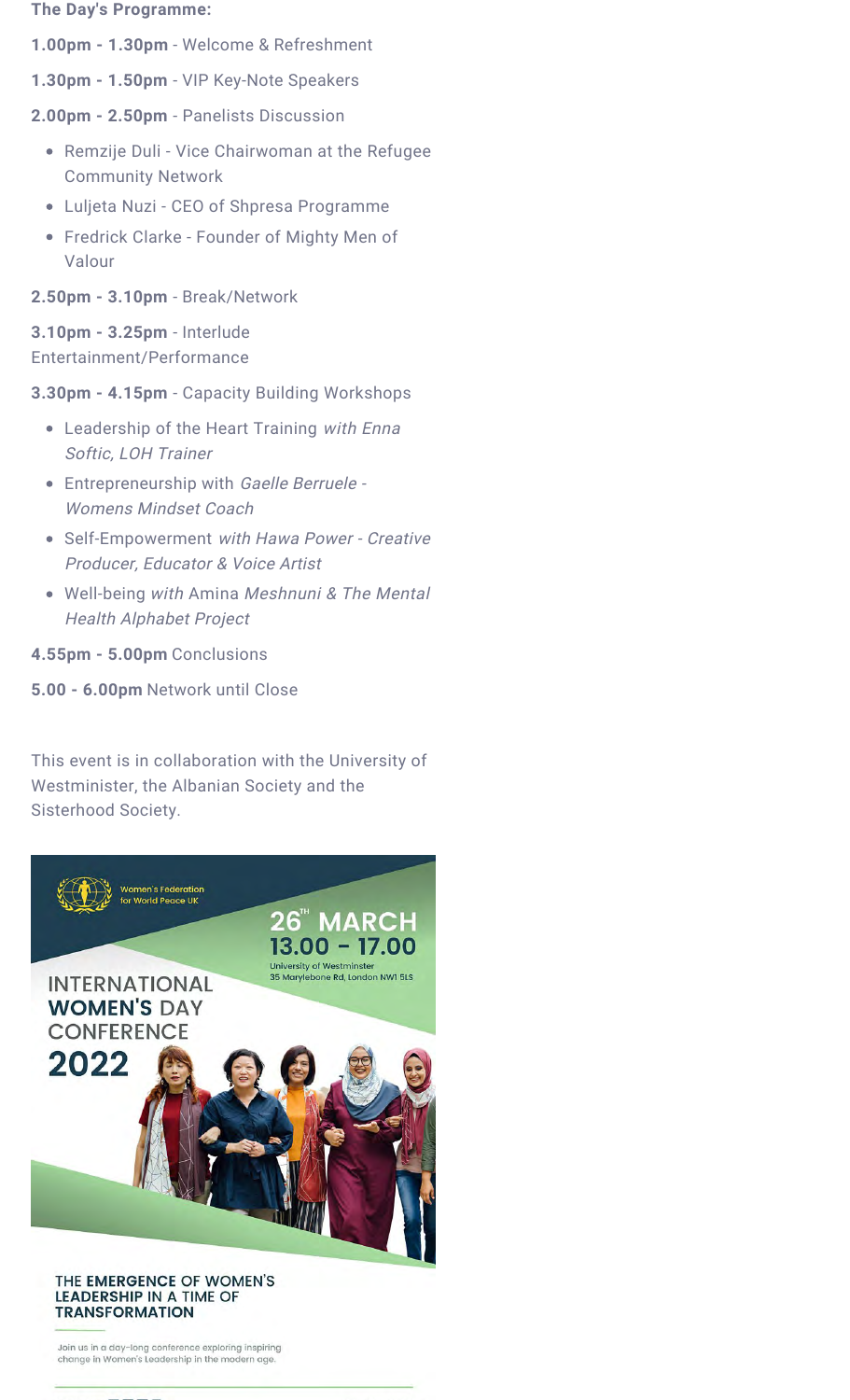

www.wfwp.org.uk

## **Tags**

| <b>United Kingdom Events</b>        | <b>Greater London Events</b> |
|-------------------------------------|------------------------------|
| Things to do in London              | <b>London Conferences</b>    |
| <b>London Community Conferences</b> | #women                       |
| #womenleadership                    | #womensconference            |
| #womensupportingwomen               | #selfempowerment             |
| #internationalwomensday             | #international_womens_day    |
| #womenpeaceandsecurity              | #internationalwomensday22    |

## Share with friends



### **Women's Federation for Peace, UK**

### Organiser of The Emergence of Women's Leadership in a Time of Transformation

The WFWP, UK is a branch of the Women's Federation for World Peace International (WFWPI), an organisation established to promote reconciliation, education for peace, women's empowerment, youth leadership training and humanitarian activities. Towards these ends the WFWP holds conferences and establishes local programs and projects in many nations worldwide. The WFWP is also engaged in advocacy at the United Nations and in government venues throughout Europe bringing together women from all walks of life, backgrounds and faiths to continue a discourse centralised around women's propensity for heart and leadership.

<span id="page-2-0"></span>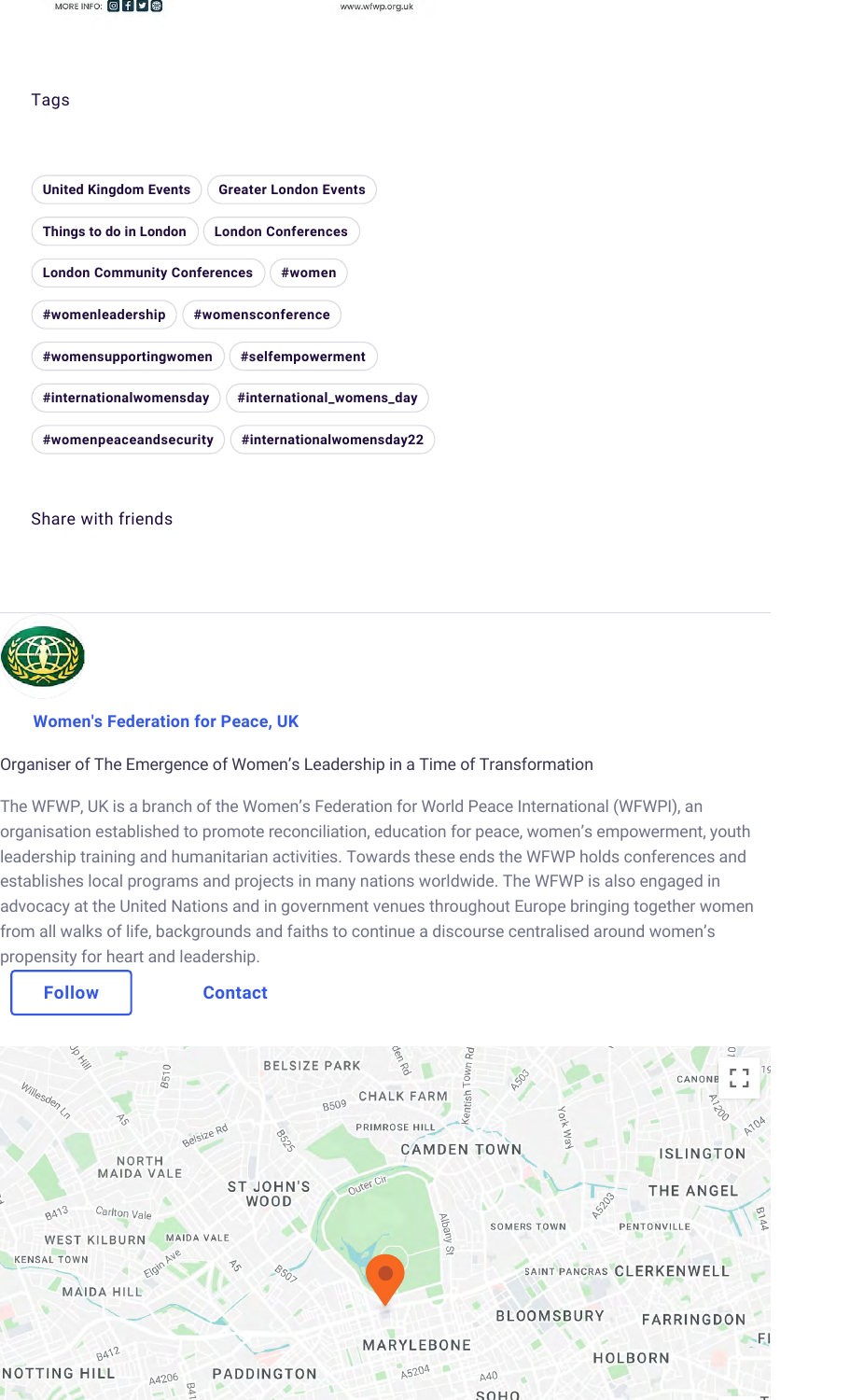

# **The Emergence of Women's Leadership in a Time of Transformation**

at

# **University of Westminster Marylebone Hall (Room MG14, 1st Floor)**

University of Westminster Marylebone Hall 35 Marylebone Road, London, NW1 5LS

母 《 冒 ぬ

 $\rightarrow$ 

 $\leftarrow$ 

# **Other events you may like**

### **4th Athena40 Global Conversation**

#### **Tue, Mar 8, 1:30 PM**

Free The Conduit • London

# **Global Thinkers Forum & Athena40**

**82 followers**

£10 – £15

**Tickets**